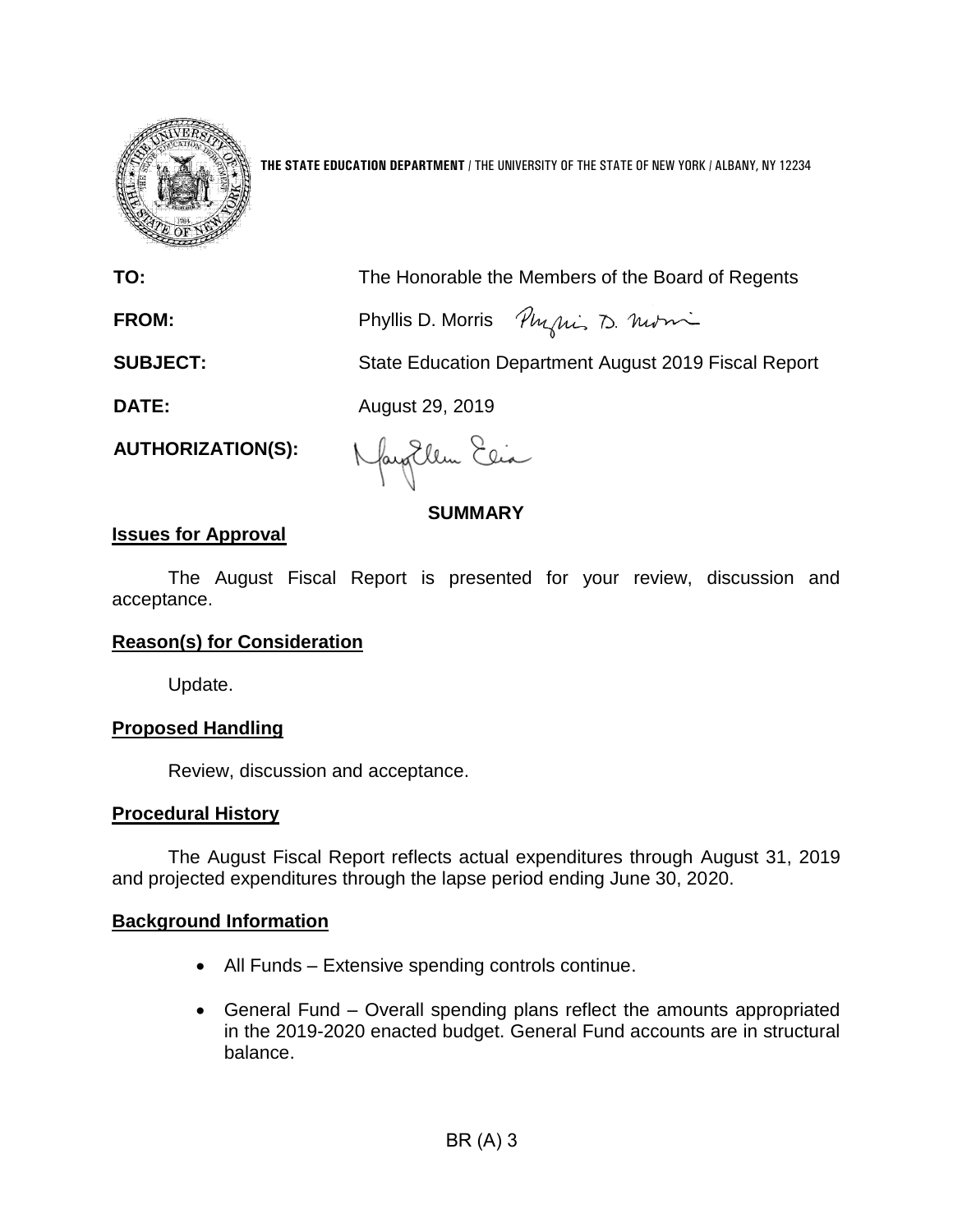- Special Revenue All revenue accounts are in structural balance on a current year basis and the accumulated negative balance in the Cultural Education Account is projected to end the fiscal year at a negative \$2.2 million.
- Federal This report reflects current year plans for two-year grant awards.

# **Recommendation**

I recommend that the Board of Regents accept the August 2019 State Education Department Fiscal Report as presented.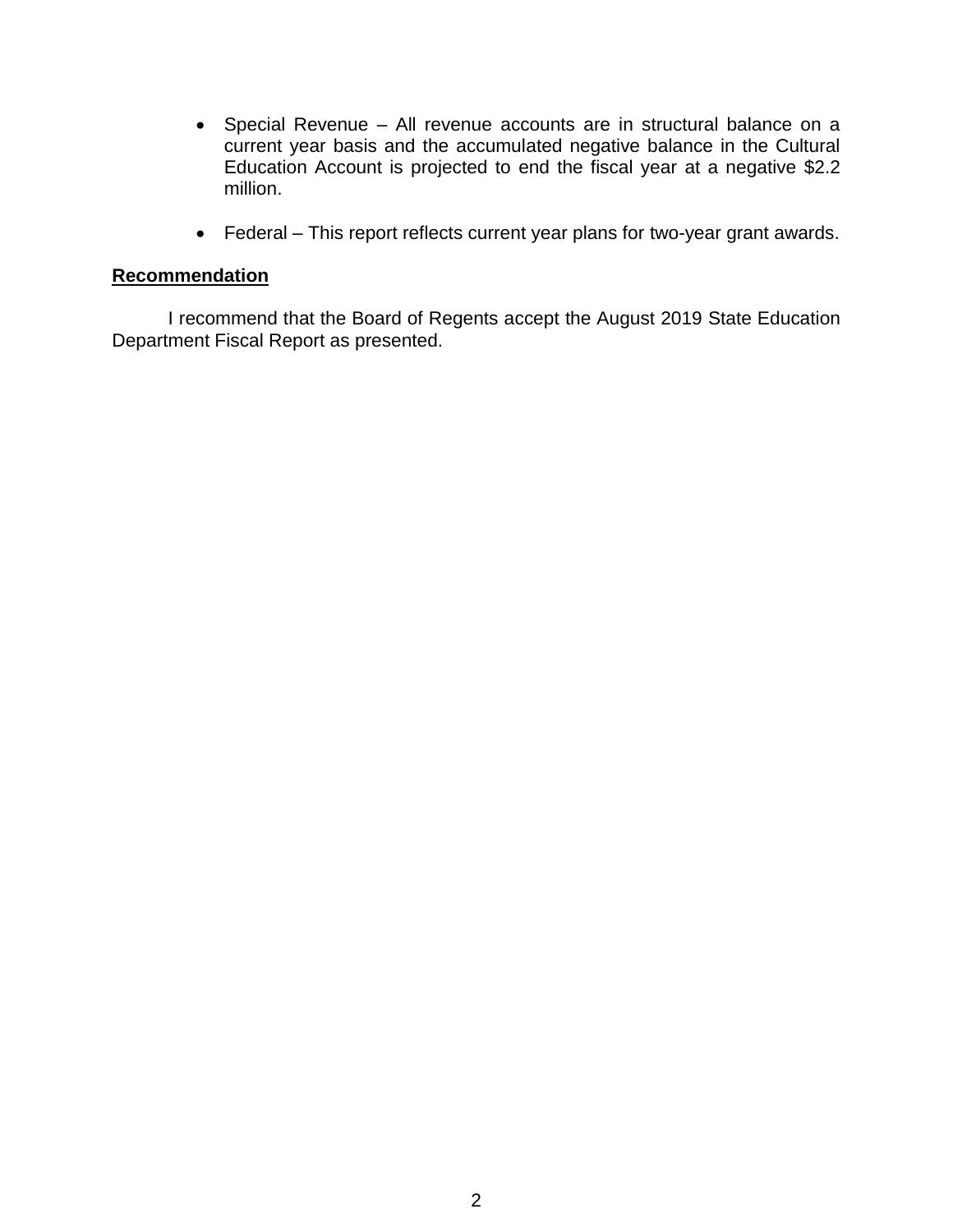### **STATE EDUCATION DEPARTMENT GRAND TOTALS FINANCIAL STATUS AS OF AUGUST 31, 2019**

*For State Fiscal Year 2019-20*

|                            |          | (1)                          | (2)         | (3)         | (4)          | (5)          | (6)          | (7)               | (8)               | (9)                         |
|----------------------------|----------|------------------------------|-------------|-------------|--------------|--------------|--------------|-------------------|-------------------|-----------------------------|
|                            |          |                              |             |             |              |              |              |                   |                   | Cumulative                  |
|                            |          |                              |             | Cumulative  | Actual       | Projected    | Total        | 2019-2020         | Projected         | Projected                   |
|                            |          | Available                    | 2019-2020   | Projected   | Expenditures | Expenditures | Expenditures | Projected         | Structural        | Balance                     |
|                            |          | Funds                        | Projected   | Revenue     | Through      | to Program   | Actual and   | Revenue vs.       | Balance           | at Program                  |
|                            |          | on 4/1/19                    | Revenue     | 2019-2020   | 8/31/19      | Period End   | Projected    | Expenditures      | at 3/31/20        | Period End                  |
|                            |          |                              |             |             |              |              |              |                   |                   |                             |
| <b>GENERAL FUND</b>        |          |                              |             |             |              |              |              |                   |                   |                             |
| <b>Personal Service</b>    |          | 0                            | 31,471,146  | 31,471,146  | 7,986,852    | 23,484,294   | 31,471,146   | 0                 | 0                 | 0                           |
| Nonpersonal Service        |          | $\mathbf{0}$<br>$\mathbf{0}$ | 28,265,854  | 28,265,854  | 1,018,379    | 27,247,475   | 28,265,854   | 0<br>$\mathbf{0}$ | 0<br>$\mathbf{0}$ | $\mathbf 0$<br>$\mathbf{0}$ |
|                            | Subtotal |                              | 59,737,000  | 59,737,000  | 9,005,231    | 50,731,769   | 59,737,000   |                   |                   |                             |
|                            |          |                              |             |             |              |              |              |                   |                   |                             |
| <b>SPECIAL REVENUE</b>     |          |                              |             |             |              |              |              |                   |                   |                             |
| All Accounts               | Subtotal | 65,219,873                   | 157,205,364 | 222,425,237 | 37,241,628   | 128,724,704  | 165,966,332  | $(8,760,968)$ (a) | 4,459,056         | 56,458,905                  |
|                            |          |                              |             |             |              |              |              |                   |                   |                             |
| <b>FEDERAL FUNDS</b>       |          |                              |             |             |              |              |              |                   |                   |                             |
| October-September Programs |          |                              |             |             |              |              |              |                   |                   |                             |
| <b>Personal Service</b>    |          | N/A                          | N/A         | 52,496,940  | 30,390,790   | 22,106,150   | 52,496,940   | N/A               | N/A               | N/A                         |
| Fringe/Indirect Costs      |          | N/A                          | N/A         | 43,961,992  | 26,100,975   | 17,861,017   | 43,961,992   | N/A               | N/A               | N/A                         |
| Nonpersonal Service        |          | N/A                          | N/A         | 24,976,464  | 8,424,504    | 16,551,960   | 24,976,464   | N/A               | N/A               | N/A                         |
|                            | Subtotal | N/A                          | N/A         | 121,435,396 | 64,916,268   | 56,519,128   | 121,435,396  | N/A               | N/A               | N/A                         |
| July-June Programs         |          |                              |             |             |              |              |              |                   |                   |                             |
| <b>Personal Service</b>    |          | N/A                          | N/A         | 35.457.865  | 33,852,955   | 1,604,910    | 35,457,865   | N/A               | N/A               | N/A                         |
| Fringe/Indirect Costs      |          | N/A                          | N/A         | 29,287,833  | 23,412,511   | 5,875,322    | 29,287,833   | N/A               | N/A               | N/A                         |
| Nonpersonal Service        |          | N/A                          | N/A         | 38,093,560  | 21,094,584   | 16,998,976   | 38,093,560   | N/A               | N/A               | N/A                         |
|                            | Subtotal | N/A                          | N/A         | 102,839,258 | 78,360,050   | 24,479,208   | 102,839,258  | N/A               | N/A               | N/A                         |
|                            |          |                              |             |             |              |              |              |                   |                   |                             |
| <b>GRAND TOTALS</b>        |          | N/A                          | N/A         | 506,436,891 | 189,523,178  | 260,454,808  | 449,977,986  | N/A               | N/A               | N/A                         |

(a) This imbalance is the result of the use of prior year funds to meet current year one-time obligations.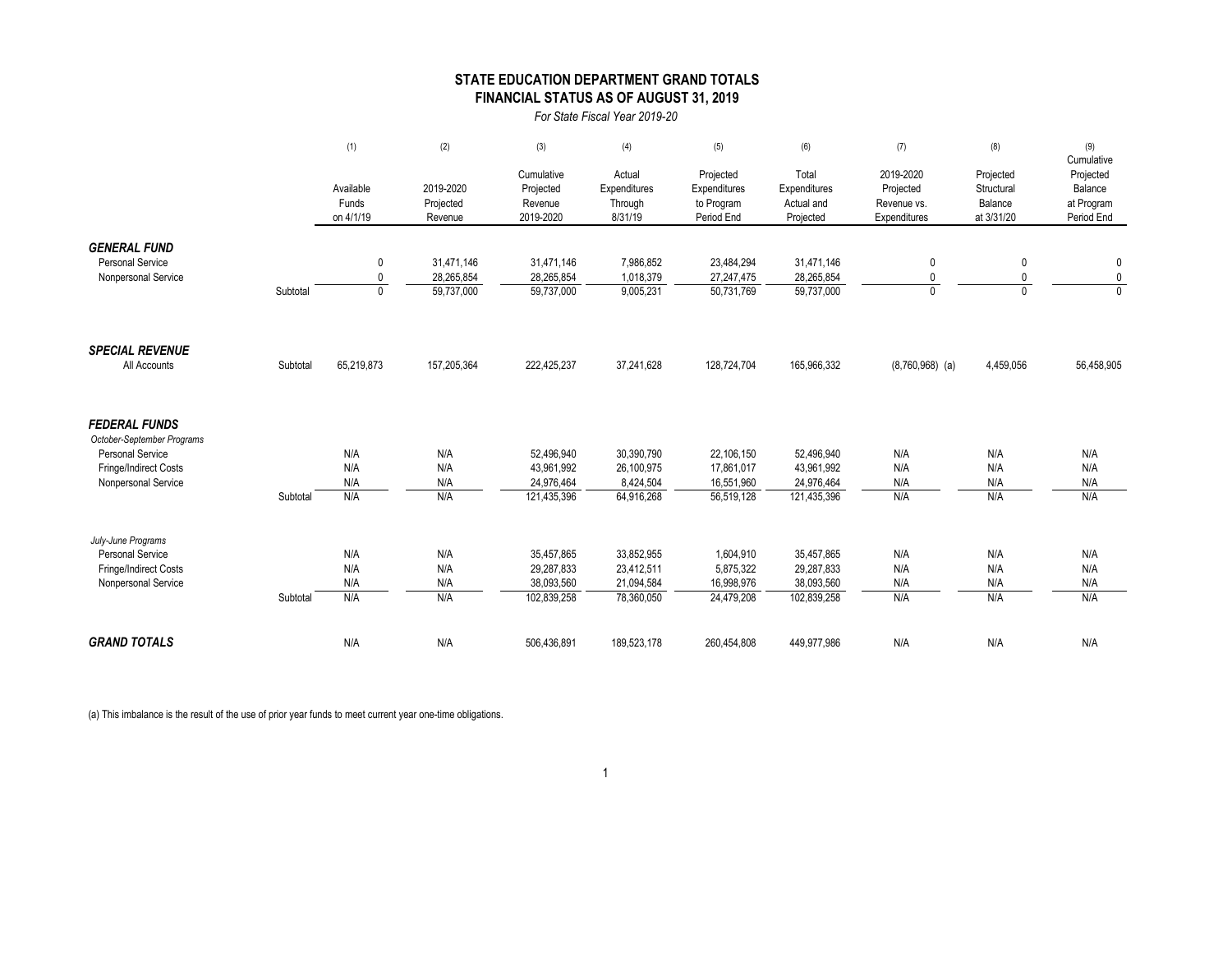### **FINANCIAL STATUS AS OF AUGUST 31, 2019 ADULT CAREER AND CONTINUING EDUCATION SERVICES**

#### *For State Fiscal Year 2019-20*

|                                                       |          | (1)                             | (2)                               | (3)                                             | (4)                                          | (5)                                                   | (6)                                              | (7)                                                   | (8)                                              | (9)<br>Cumulative                                |
|-------------------------------------------------------|----------|---------------------------------|-----------------------------------|-------------------------------------------------|----------------------------------------------|-------------------------------------------------------|--------------------------------------------------|-------------------------------------------------------|--------------------------------------------------|--------------------------------------------------|
|                                                       |          | Available<br>Funds<br>on 4/1/19 | 2019-2020<br>Projected<br>Revenue | Cumulative<br>Projected<br>Revenue<br>2019-2020 | Actual<br>Expenditures<br>Through<br>8/31/19 | Projected<br>Expenditures<br>to Program<br>Period End | Total<br>Expenditures<br>Actual and<br>Projected | 2019-2020<br>Projected<br>Revenue vs.<br>Expenditures | Projected<br>Structural<br>Balance<br>at 3/31/20 | Projected<br>Balance<br>at Program<br>Period End |
| <b>GENERAL FUND</b>                                   |          |                                 |                                   |                                                 |                                              |                                                       |                                                  |                                                       |                                                  |                                                  |
| <b>Personal Service</b>                               |          | 0                               | 790,257                           | 790,257                                         | 210,837                                      | 579,420                                               | 790,257                                          |                                                       |                                                  | 0                                                |
| Nonpersonal Service                                   |          | $\mathbf{0}$                    | 3,415,743                         | 3,415,743                                       | 263,495                                      | 3,152,248                                             | 3,415,743                                        | $\Omega$                                              |                                                  | 0                                                |
|                                                       | Subtotal | $\Omega$                        | 4,206,000                         | 4,206,000                                       | 474,332                                      | 3,731,668                                             | 4,206,000                                        | $\Omega$                                              | $\Omega$                                         | $\Omega$                                         |
| <b>FEDERAL FUNDS</b>                                  |          |                                 |                                   |                                                 |                                              |                                                       |                                                  |                                                       |                                                  |                                                  |
| October-September Programs<br><b>Personal Service</b> |          | N/A                             | N/A                               | 45,884,936                                      | 25,991,652                                   | 19,893,284                                            | 45,884,936                                       | N/A                                                   | N/A                                              | N/A                                              |
| Fringe/Indirect Costs                                 |          | N/A                             | N/A                               | 39,681,292                                      | 23,297,136                                   | 16,384,156                                            | 39,681,292                                       | N/A                                                   | N/A                                              | N/A                                              |
| Nonpersonal Service                                   |          | N/A                             | N/A                               | 19,500,000                                      | 8,081,888                                    | 11,418,112                                            | 19,500,000                                       | N/A                                                   | N/A                                              | N/A                                              |
|                                                       | Subtotal | N/A                             | N/A                               | 105,066,228                                     | 57,370,675                                   | 47,695,553                                            | 105,066,228                                      | N/A                                                   | N/A                                              | N/A                                              |
| July-June Programs                                    |          |                                 |                                   |                                                 |                                              |                                                       |                                                  |                                                       |                                                  |                                                  |
| <b>Personal Service</b>                               |          | N/A                             | N/A                               | 1,150,000                                       | 4,031                                        | 1,145,969                                             | 1,150,000                                        | N/A                                                   | N/A                                              | N/A                                              |
| Fringe/Indirect Costs                                 |          | N/A                             | N/A                               | 925,520                                         | 2,711                                        | 922,809                                               | 925,520                                          | N/A                                                   | N/A                                              | N/A                                              |
| Nonpersonal Service                                   |          | N/A                             | N/A                               | 4,607,257                                       | 1,720,987                                    | 2,886,270                                             | 4,607,257                                        | N/A                                                   | N/A                                              | N/A                                              |
|                                                       | Subtotal | N/A                             | N/A                               | 6,682,777                                       | 1,727,729                                    | 4,955,048                                             | 6,682,777                                        | N/A                                                   | N/A                                              | N/A                                              |
| <b>SPECIAL REVENUE</b>                                |          |                                 |                                   |                                                 |                                              |                                                       |                                                  |                                                       |                                                  |                                                  |
| Workers' Compensation                                 |          | 31,184                          | 69,852 (b)                        | 101,036                                         | 13,167                                       | 44,833                                                | 58,000                                           | 11,852                                                | 11,852                                           | 43,036                                           |
| Social Security                                       |          | $0$ (a)                         | 209,379                           | 209,379                                         | 0                                            | 209,379                                               | 209,379                                          | <sup>0</sup>                                          | $\Omega$                                         |                                                  |
| Proprietary - Supervision                             |          | 3,087,137                       | 4,284,470                         | 7,371,607                                       | 791,563                                      | 3,375,247                                             | 4,166,810 (e)                                    | 117,660                                               | 189,660                                          | 3,204,797                                        |
| Proprietary - Tuition Reimbursement                   |          | 4,978,681                       | 384,967 (c)                       | 5,363,648                                       | 44,431                                       | 405,569                                               | 450,000                                          | $(65,033)$ (g)                                        | 134,967                                          | 4,913,648 (d)                                    |
| High School Equivalency (GED)                         |          | 1.352.024                       | 155.000                           | 1,507,024                                       | $\Omega$                                     | 169.000                                               | 169,000 (f)                                      | $(14,000)$ (g)                                        |                                                  | 1,338,024                                        |

(a) This is a reimbursable account. Carry-in balances are not reported for reimbursable accounts since these balances will ultimately be zero (allowing for processing time).

(b) A sweep of \$32,000 is anticipated against this account pursuant to the enacted State budget.

(c) A sweep of \$23,000 is anticipated against this account pursuant to the enacted State budget.

(d) Funds are earmarked to provide financial protection for students who attend licensed proprietary schools in the event of a school closing.

(e) Includes a one-time technology purchase of \$32,000.

(f) Includes a one-time technology purchase of \$14,000.

(g) This imbalance is the result of the use of prior year funds to meet current year one-time obligations.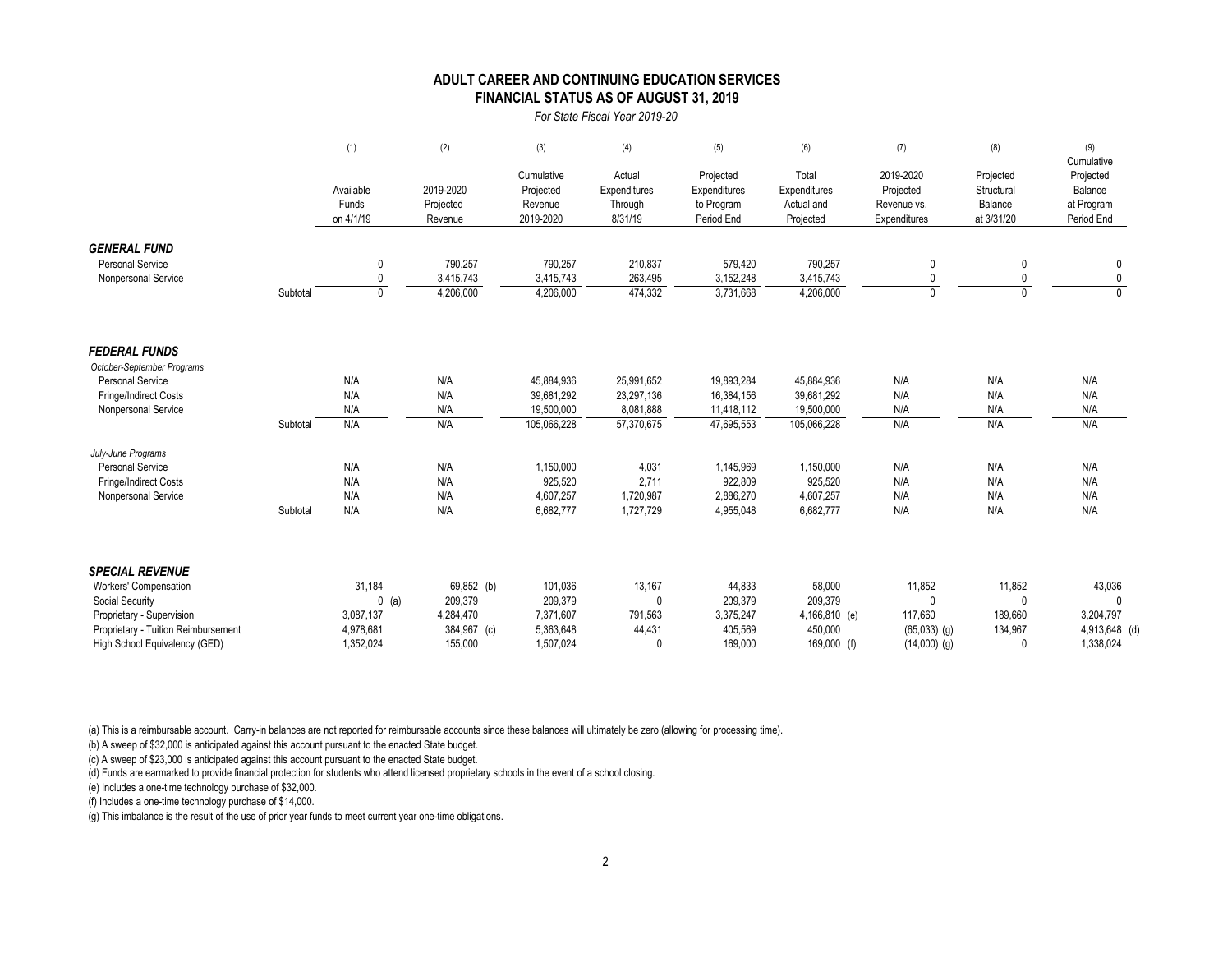#### **PROFESSIONS FINANCIAL STATUS AS OF AUGUST 31, 2019**

*For State Fiscal Year 2019-20*

|                                                     | (1)                             | (2)                               | (3)                                             | (4)                                          | (5)                                                   | (6)                                              | (7)                                                   | (8)                                              | (9)<br>Cumulative                                |
|-----------------------------------------------------|---------------------------------|-----------------------------------|-------------------------------------------------|----------------------------------------------|-------------------------------------------------------|--------------------------------------------------|-------------------------------------------------------|--------------------------------------------------|--------------------------------------------------|
|                                                     | Available<br>Funds<br>on 4/1/19 | 2019-2020<br>Projected<br>Revenue | Cumulative<br>Projected<br>Revenue<br>2019-2020 | Actual<br>Expenditures<br>Through<br>8/31/19 | Projected<br>Expenditures<br>to Program<br>Period End | Total<br>Expenditures<br>Actual and<br>Projected | 2019-2020<br>Projected<br>Revenue vs.<br>Expenditures | Projected<br>Structural<br>Balance<br>at 3/31/20 | Projected<br>Balance<br>at Program<br>Period End |
| <b>SPECIAL REVENUE</b><br>Office of the Professions | 34,605,621                      | 54,700,000 (a)                    | 89,305,621                                      | 10,462,188                                   | 42,520,903                                            | 52,983,091 (c)                                   | 1,716,909                                             | 2,537,857                                        | 36,322,530                                       |
| <b>E-Licensing Project</b>                          | 9,012,441                       |                                   | 9,012,441                                       | 607,864                                      | 8,404,577                                             | 9,012,441                                        | $(9,012,441)$ (b)                                     | 0                                                |                                                  |

(a) A sweep of \$2,777,000 is anticipated against this account pursuant to the enacted State budget.

(b) This imbalance is the result of the use of prior year funds to meet current year one-time obligations.

(c) Includes a one-time technology purchase of \$88,000.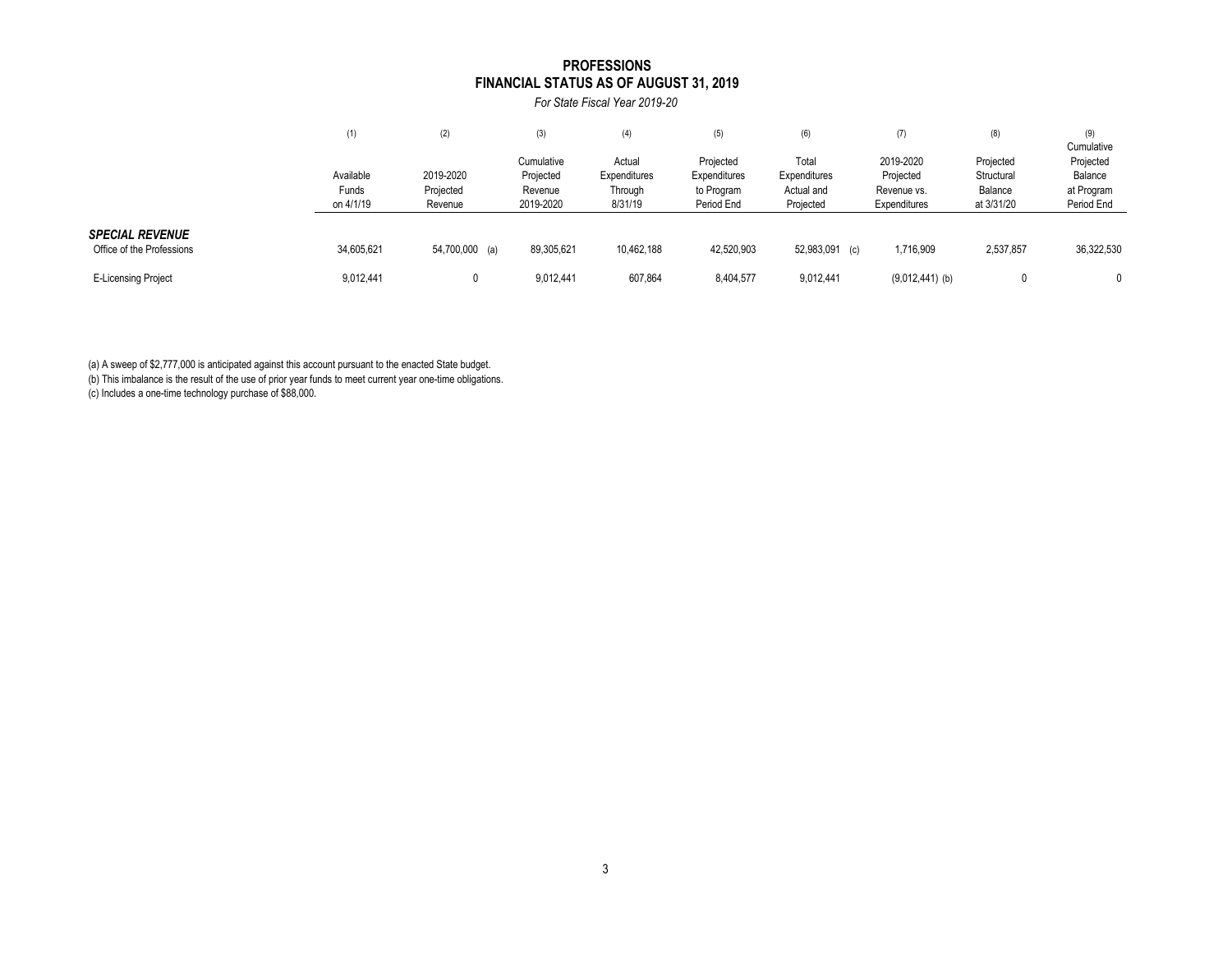### **FINANCIAL STATUS AS OF AUGUST 31, 2019 HIGHER EDUCATION**

*For State Fiscal Year 2019-20*

|                                                                                                                       |          | (1)                             | (2)                                 | (3)                                             | (4)                                          | (5)                                                   | (6)                                              | (7)                                                   | (8)                                              | (9)<br>Cumulative                                |
|-----------------------------------------------------------------------------------------------------------------------|----------|---------------------------------|-------------------------------------|-------------------------------------------------|----------------------------------------------|-------------------------------------------------------|--------------------------------------------------|-------------------------------------------------------|--------------------------------------------------|--------------------------------------------------|
|                                                                                                                       |          | Available<br>Funds<br>on 4/1/19 | 2019-2020<br>Projected<br>Revenue   | Cumulative<br>Projected<br>Revenue<br>2019-2020 | Actual<br>Expenditures<br>Through<br>8/31/19 | Projected<br>Expenditures<br>to Program<br>Period End | Total<br>Expenditures<br>Actual and<br>Projected | 2019-2020<br>Projected<br>Revenue vs.<br>Expenditures | Projected<br>Structural<br>Balance<br>at 3/31/20 | Projected<br>Balance<br>at Program<br>Period End |
| <b>GENERAL FUND</b><br><b>Personal Service</b><br>Nonpersonal Service                                                 | Subtotal | $\mathbf{0}$<br>$\Omega$        | 2,715,800<br>5,445,200<br>8,161,000 | 2,715,800<br>5,445,200<br>8,161,000             | 774,597<br>4,903<br>779,500                  | 1,941,203<br>5,440,297<br>7,381,500                   | 2,715,800<br>5,445,200<br>8,161,000              | 0<br>$\Omega$                                         | 0<br>0                                           | 0<br>0<br>$\Omega$                               |
| <b>FEDERAL FUNDS</b><br>July-June Programs<br><b>Personal Service</b><br>Fringe/Indirect Costs<br>Nonpersonal Service | Subtotal | N/A<br>N/A<br>N/A<br>N/A        | N/A<br>N/A<br>N/A<br>N/A            | 729,376<br>197,176<br>277,997<br>1,204,549      | 661,332<br>139,019<br>66,737<br>867,088      | 68,044<br>58,157<br>211,260<br>337,461                | 729,376<br>197,176<br>277,997<br>1,204,549       | N/A<br>N/A<br>N/A<br>N/A                              | N/A<br>N/A<br>N/A<br>N/A                         | N/A<br>N/A<br>N/A<br>N/A                         |
| <b>SPECIAL REVENUE</b><br>Office of Teacher Certification                                                             |          | 7,231,395                       | 6,300,000                           | 13,531,395                                      | 1,356,772                                    | 5,027,601                                             | $6,384,373$ (a)                                  | $(84, 373)$ (b)                                       | 146,731                                          | 7,147,022                                        |
| Interstate Reciprocity for Postsecondary Distance Ed                                                                  |          | 1,283,729                       | 1,332,000                           | 2,615,729                                       | 74,572                                       | 1,143,226                                             | 1,217,798 (c)                                    | 114,202                                               | 118,202                                          | 1,397,931                                        |
| Institutional Accreditation                                                                                           |          | 421,082                         | 420,000                             | 841,082                                         | 0                                            | 414,009                                               | 414,009                                          | 5,991                                                 | 5,991                                            | 427,073                                          |

(a) Includes a one-time technology purchase of \$127,000.

(b) This imbalance is the result of the use of prior year funds to meet current year one-time obligations.

(c) Includes a one-time technology purchase of \$4,000.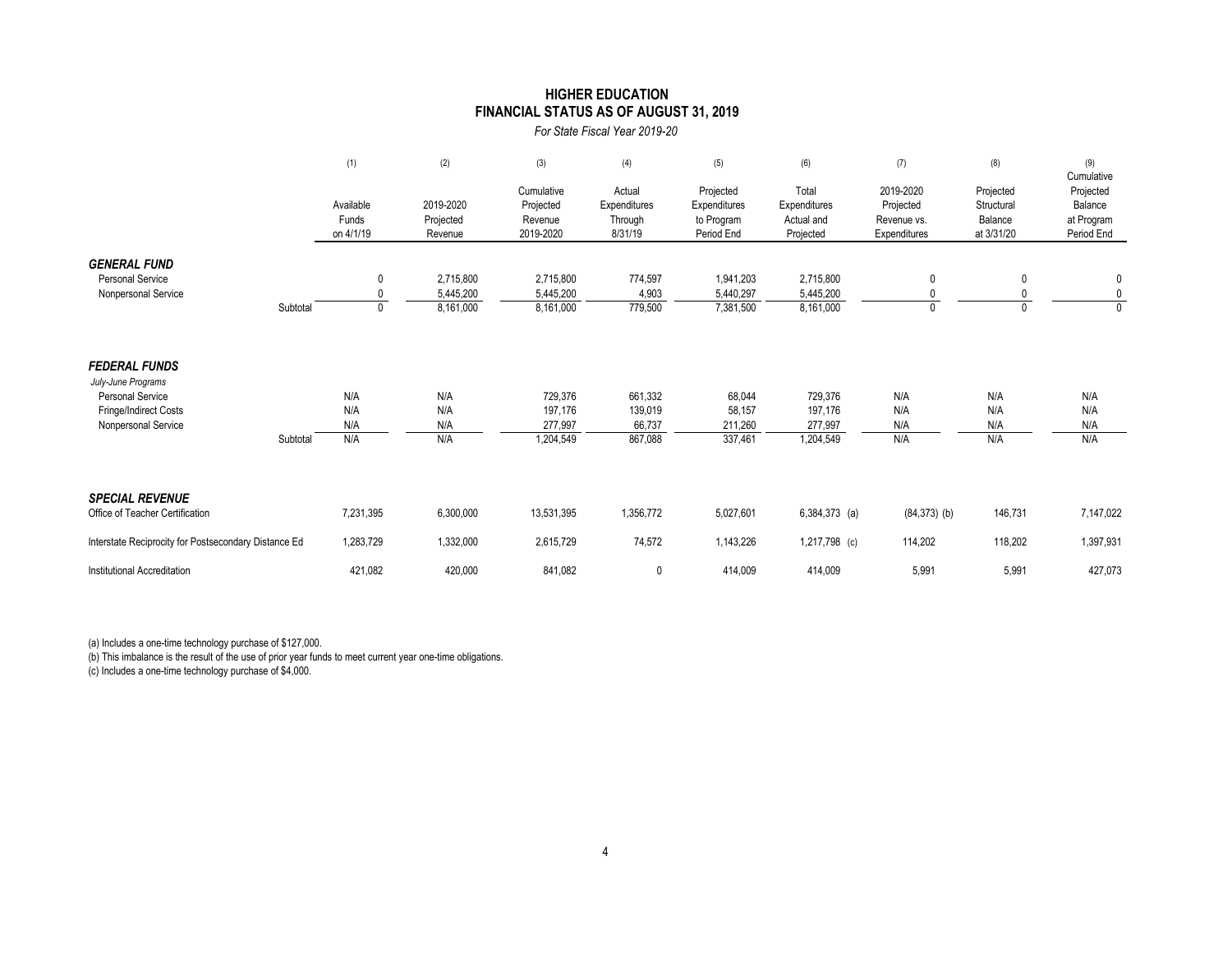### **OFFICE OF P-12 FINANCIAL STATUS AS OF AUGUST 31, 2019**

*For State Fiscal Year 2019-20*

|                                                                                               |          | (1)                             | (2)                                    | (3)                                                    | (4)                                                  | (5)                                                   | (6)                                                    | (7)                                                   | (8)                                              | (9)<br>Cumulative                                |
|-----------------------------------------------------------------------------------------------|----------|---------------------------------|----------------------------------------|--------------------------------------------------------|------------------------------------------------------|-------------------------------------------------------|--------------------------------------------------------|-------------------------------------------------------|--------------------------------------------------|--------------------------------------------------|
|                                                                                               |          | Available<br>Funds<br>on 4/1/19 | 2019-2020<br>Projected<br>Revenue      | Cumulative<br>Projected<br>Revenue<br>2019-2020        | Actual<br>Expenditures<br>Through<br>8/31/19         | Projected<br>Expenditures<br>to Program<br>Period End | Total<br>Expenditures<br>Actual and<br>Projected       | 2019-2020<br>Projected<br>Revenue vs.<br>Expenditures | Projected<br>Structural<br>Balance<br>at 3/31/20 | Projected<br>Balance<br>at Program<br>Period End |
| <b>GENERAL FUND</b><br><b>Personal Service</b><br>Nonpersonal Service                         | Subtotal | 0<br>0<br>$\mathbf{0}$          | 21,188,089<br>16,847,911<br>38,036,000 | 21,188,089<br>16,847,911<br>38,036,000                 | 6,008,626<br>679,888<br>6,688,514                    | 15,179,463<br>16,168,023<br>31,347,486                | 21,188,089<br>16,847,911<br>38,036,000                 | 0<br>$\mathbf{0}$<br>$\mathbf{0}$                     | 0<br>0<br>0                                      | 0<br>0<br>$\mathbf{0}$                           |
| <b>FEDERAL FUNDS</b><br>October-September Programs<br><b>Personal Service</b>                 |          | N/A                             | N/A                                    | 3,786,786                                              | 2,593,962                                            | 1,192,824                                             | 3,786,786                                              | N/A                                                   | N/A                                              | N/A                                              |
| Fringe/Indirect Costs<br>Nonpersonal Service                                                  | Subtotal | N/A<br>N/A<br>N/A               | N/A<br>N/A<br>N/A                      | 3,221,132<br>3,364,559<br>10,372,477                   | 1,769,001<br>203,494<br>4,566,458                    | 1,452,131<br>3,161,065<br>5,806,019                   | 3,221,132<br>3,364,559<br>10,372,477                   | N/A<br>N/A<br>N/A                                     | N/A<br>N/A<br>N/A                                | N/A<br>N/A<br>N/A                                |
| July-June Programs<br><b>Personal Service</b><br>Fringe/Indirect Costs<br>Nonpersonal Service | Subtotal | N/A<br>N/A<br>N/A<br>N/A        | N/A<br>N/A<br>N/A<br>N/A               | 28,397,701<br>28, 165, 137<br>32,860,806<br>89,423,644 | 28,397,001<br>23,270,781<br>18,959,860<br>70,627,642 | 700<br>4,894,356<br>13,900,946<br>18,796,002          | 28,397,701<br>28, 165, 137<br>32,860,806<br>89,423,644 | N/A<br>N/A<br>N/A<br>N/A                              | N/A<br>N/A<br>N/A<br>N/A                         | N/A<br>N/A<br>N/A<br>N/A                         |
| <b>SPECIAL REVENUE</b>                                                                        |          |                                 |                                        |                                                        |                                                      |                                                       |                                                        |                                                       |                                                  |                                                  |
| State School for the Blind at Batavia                                                         |          | $0$ (a)                         | 10,020,000                             | 10,020,000                                             | 2,265,687                                            | 7,754,313                                             | 10,020,000                                             | $\mathbf 0$                                           | 0                                                | 0                                                |
| State School for the Deaf at Rome                                                             |          | $0$ (a)                         | 9,641,000                              | 9,641,000                                              | 1,745,130                                            | 7,895,870                                             | 9,641,000                                              | $\mathbf 0$                                           | 0                                                | 0                                                |

(a) This is a reimbursable account. Carry-in balances are not reported for reimbursable accounts since these balances will ultimately be zero (allowing for processing time).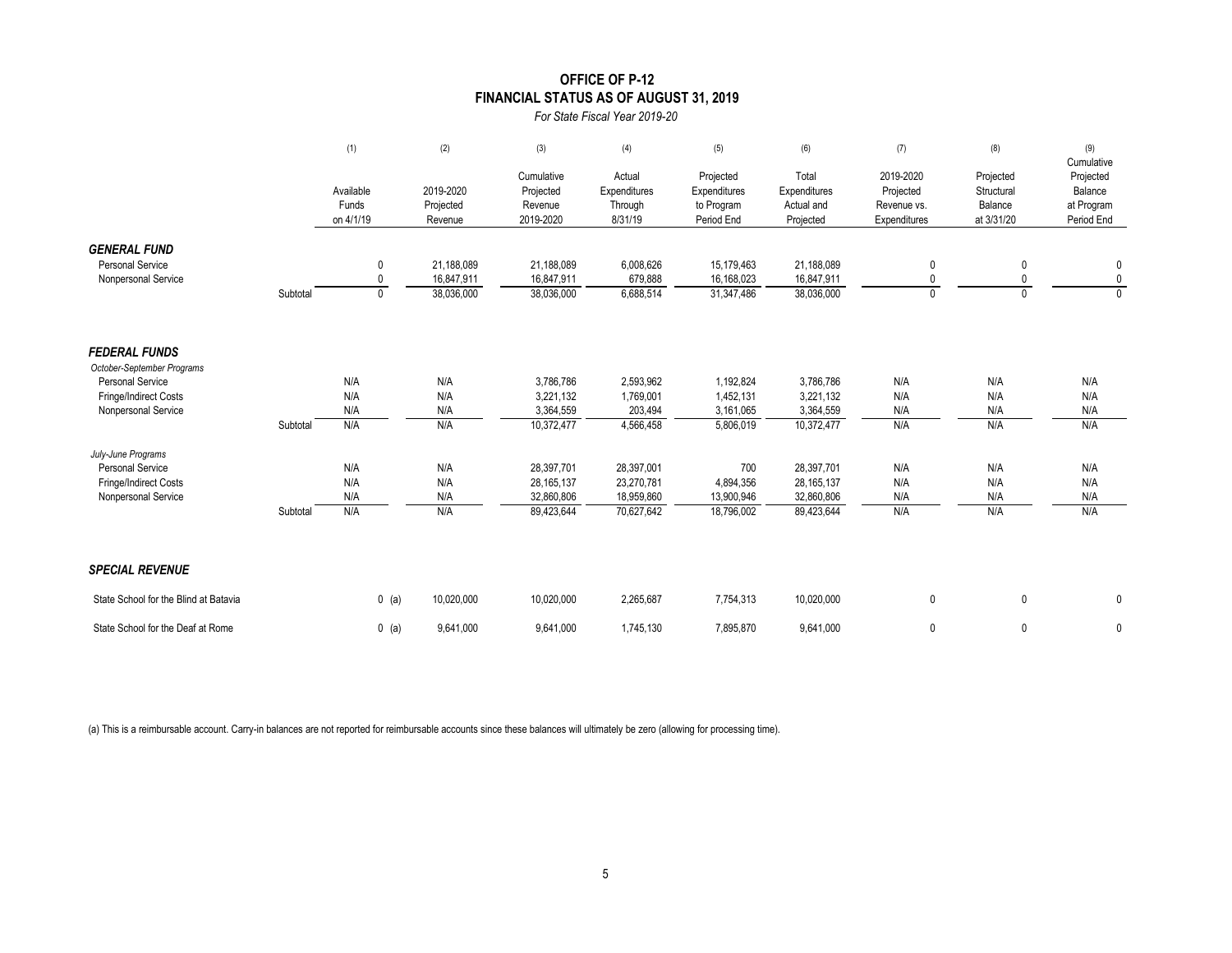#### **CULTURAL EDUCATION FINANCIAL STATUS AS OF AUGUST 31, 2019**

*For State Fiscal Year 2019-20*

|                                                                                                                                                                                                                                        |          | (1)                                                                        | (2)                                                                      | (3)                                                                        | (4)                                                                        | (5)                                                                      | (6)                                                                      | (7)                                                                                      | (8)                                                              | (9)                                                                     |
|----------------------------------------------------------------------------------------------------------------------------------------------------------------------------------------------------------------------------------------|----------|----------------------------------------------------------------------------|--------------------------------------------------------------------------|----------------------------------------------------------------------------|----------------------------------------------------------------------------|--------------------------------------------------------------------------|--------------------------------------------------------------------------|------------------------------------------------------------------------------------------|------------------------------------------------------------------|-------------------------------------------------------------------------|
|                                                                                                                                                                                                                                        |          | Available<br>Funds<br>on 4/1/19                                            | 2019-2020<br>Projected<br>Revenue                                        | Cumulative<br>Projected<br>Revenue<br>2019-2020                            | Actual<br>Expenditures<br>Through<br>8/31/19                               | Projected<br>Expenditures<br>to Program<br>Period End                    | Total<br>Expenditures<br>Actual and<br>Projected                         | 2019-2020<br>Projected<br>Revenue vs.<br>Expenditures                                    | Projected<br>Structural<br>Balance<br>at 3/31/20                 | Cumulative<br>Projected<br>Balance<br>at Program<br>Period End          |
| <b>GENERAL FUND</b><br><b>Personal Service</b><br>Nonpersonal Service                                                                                                                                                                  | Subtotal | 0<br>$\mathbf{0}$<br>$\Omega$                                              | 388,000<br>305,000<br>693,000                                            | 388,000<br>305,000<br>693,000                                              | 72,780<br>1,653<br>74,433                                                  | 315,220<br>303,347<br>618,567                                            | 388,000<br>305,000<br>693,000                                            | 0<br>0<br>$\Omega$                                                                       | 0<br>0<br>$\Omega$                                               | 0<br>$\mathbf 0$<br>$\Omega$                                            |
| <b>FEDERAL FUNDS</b><br>October-September Programs<br><b>Personal Service</b><br>Fringe/Indirect Costs<br>Nonpersonal Service                                                                                                          | Subtotal | N/A<br>N/A<br>N/A<br>N/A                                                   | N/A<br>N/A<br>N/A<br>N/A                                                 | 2,825,218<br>1,059,568<br>2,111,905<br>5,996,691                           | 1,805,176<br>1,034,837<br>139,122<br>2,979,135                             | 1,020,042<br>24,731<br>1,972,783<br>3,017,556                            | 2,825,218<br>1,059,568<br>2,111,905<br>5,996,691                         | N/A<br>N/A<br>N/A<br>N/A                                                                 | N/A<br>N/A<br>N/A<br>N/A                                         | N/A<br>N/A<br>N/A<br>N/A                                                |
| <b>SPECIAL REVENUE</b><br><b>Cultural Education Account</b><br>Office of Cultural Education-Operations<br><b>Local Government Records</b><br>Management Improvement Fund<br>Records Management Program                                 |          | $(2, 171, 544)$ (a)<br>$0$ (b)<br>340,176                                  | 27,500,000<br>3,380,972 (c)<br>1,800,000                                 | 25,328,456<br>3,380,972<br>2,140,176                                       | 6,806,210<br>702,173<br>389,313                                            | 20,676,176<br>2,678,799<br>1,305,774                                     | 27,482,386<br>3,380,972<br>1,695,087                                     | 17,614<br>0<br>104,913                                                                   | 189,385<br>$\mathbf 0$<br>189,513                                | (2, 153, 930)<br>$\Omega$<br>445,089                                    |
| Cultural Resource Survey Account<br><b>Education Museum Account</b><br><b>Education Archives Account</b><br><b>Education Library Account</b><br><b>Grants and Bequests</b><br>Archives Partnership Trust<br>Summer School for the Arts |          | $0$ (d)<br>288,899<br>32,025<br>160,651<br>103,997<br>85,754 (f)<br>72,162 | 9,179,934<br>280,000<br>11,790<br>40,000<br>50,000<br>554,000<br>692,000 | 9,179,934<br>568,899<br>43,815<br>200,651<br>153,997<br>639,754<br>764,162 | 753,815<br>45,578<br>$\mathbf{0}$<br>6,580<br>$\mathbf{0}$<br>104,102<br>0 | 8,426,119<br>258,835<br>11,790<br>30,504<br>97,160<br>409,696<br>691,765 | 9,179,934<br>304,413<br>11,790<br>37,084<br>97,160<br>513,798<br>691,765 | $\mathbf{0}$<br>$(24, 413)$ (e)<br>$\Omega$<br>2,916<br>$(47, 160)$ (e)<br>40,202<br>235 | 0<br>587<br>$\mathbf{0}$<br>12,916<br>50,000<br>40,202<br>27,235 | $\Omega$<br>264,486<br>32,025<br>163,567<br>56,837<br>125,956<br>72,397 |

(a) Adjusted to reflect the one-time cost of accelerated Fringe Benefit payments.

(b) The Local Government Records Management account carry-in is not reported because the revenue in this account supports both the administrative costs reported here and a larger Aid to Localities grant program, not reflec (c) A sweep of \$782,000 is anticipated against this account pursuant to the enacted State budget.

(d) This is a reimbursable account. Carry-in balances are not reported for reimbursable accounts since these balances will ultimately be zero (allowing for processing time).

(e) This imbalance is the result of the use of prior year funds to meet current year one-time obligations.

(f) Excludes endowment funds.